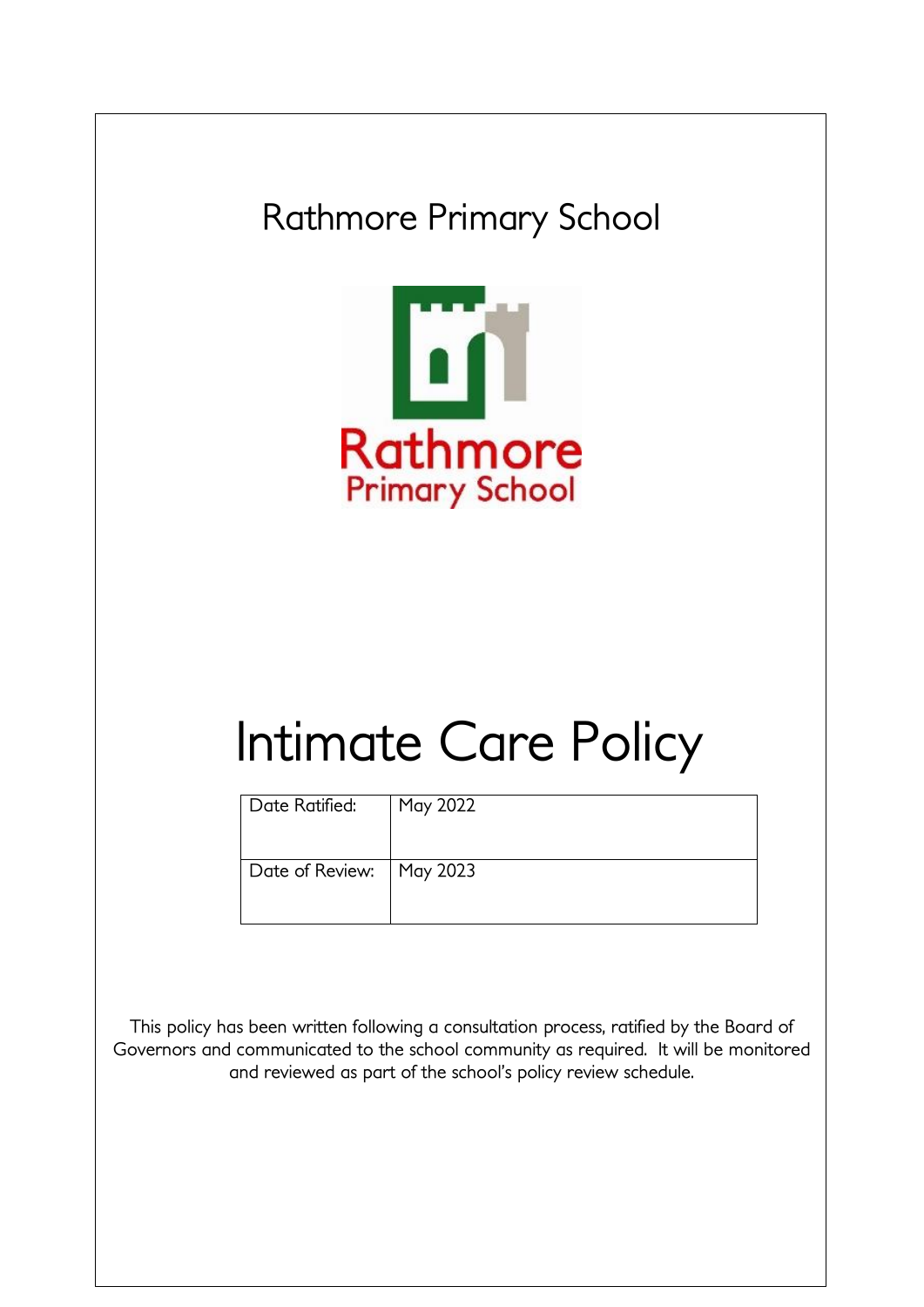# Intimate Care Policy

Article 24: Every child has the right to the best possible health.

Article 16: Every child has the right to privacy. The law should protect the child's private, family and home life.

#### The School Ethos

Rathmore Primary School seeks to be a vibrant, caring community dedicated to the development of each pupil. Through a culture of high expectation, pupils will learn the knowledge, attitudes and skills they need to realise their full potential, excelling now and in the future. Together we are committed to fostering independence and responsibility, individually and collectively.

The policy is founded on the principles of the United Nations Convention on the Rights of the Child and reflects the ethos of our school.

#### **Rationale**

The Intimate Care Policy and Guidelines Regarding Children have been developed to safeguard children and staff. These guidelines apply to everyone involved in the intimate care of children.

Children with disabilities can be especially vulnerable. Staff involved with their intimate care will need to be sensitive to their individual needs.

## **Definition**

Intimate care may be defined as any activity required to meet the personal care needs of each individual child. Parents have a responsibility to advise staff of the intimate care needs of their child, and staff have a responsibility to work in partnership with children and parents.

Intimate care can include:

- Feeding
- Oral care
- Washing
- Dressing/undressing
- Toileting
- Menstrual Care
- Photographs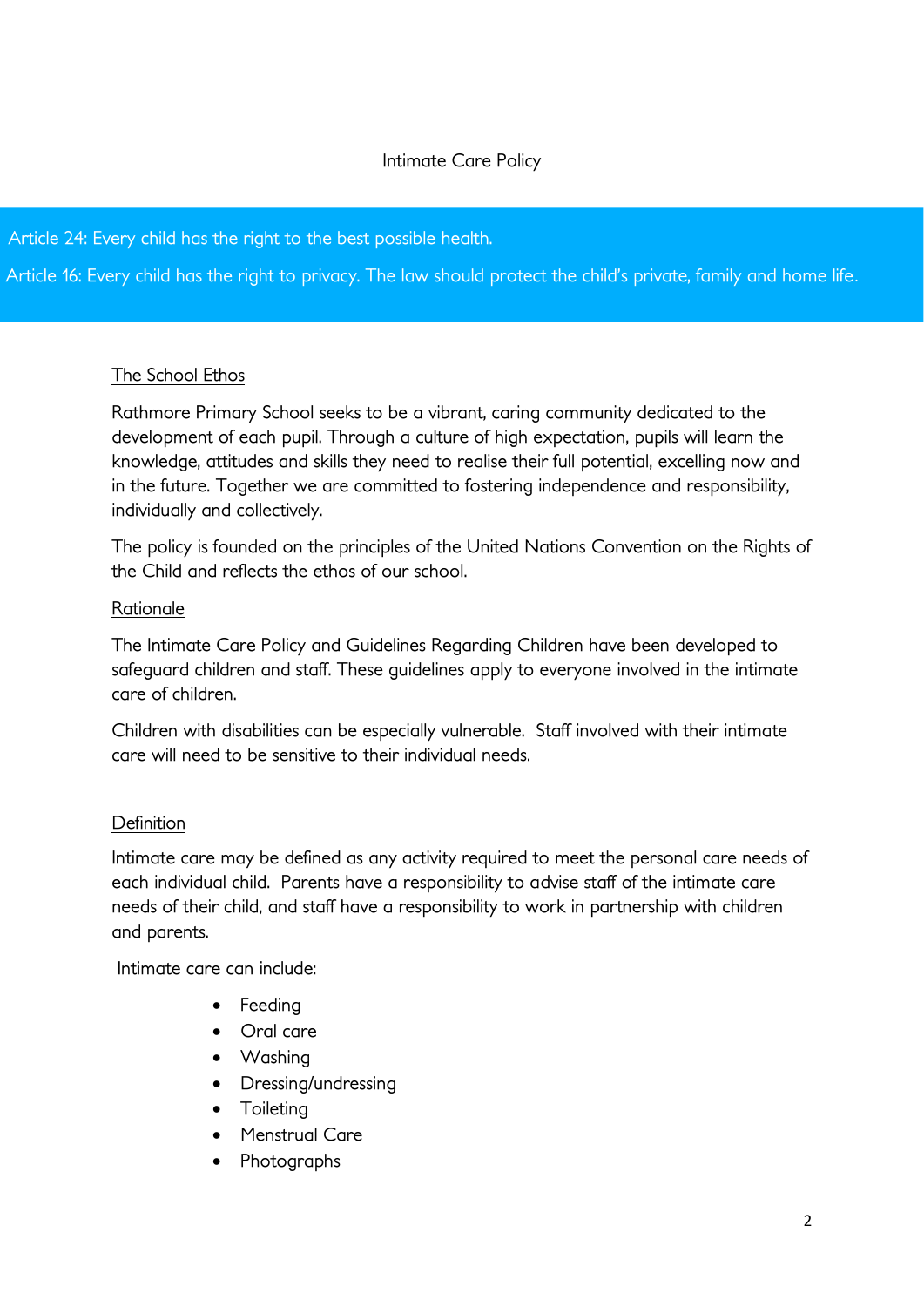- Treatments such as enemas, suppositories, enteral feeds
- Catheter and stoma care
- Supervision of a child involved in intimate self-care

# Principles of Intimate Care

The following are the fundamental principles of intimate care upon which our policy is based. Every child in Rathmore Primary School has the right to:-

- be safe;
- personal privacy;
- be valued as an individual:
- be treated with dignity and respect;
- be involved and consulted in their own intimate care to the best of their abilities;
- express their views on their own intimate care and to have such views taken into account;
- have levels of intimate care that are appropriate and consistent.

# School Responsibilities

At Rathmore Primary School all staff are Access NI checked on application. All staff must be trained in the specific types of intimate care that they carry out and are familiar with and understand the Intimate Care Policy.

Intimate care arrangements must be agreed by the school, parents and child. (where appropriate)

If a staff member has concerns about an intimate care practice they must report this to their Designated Teacher for Child Protection or the Deputy Designated Teachers.

A member of staff will only enter the pupils' toilet area for a reason regarding safety, well – being or discipline.

## Guidelines for Good Practice

All children have the right to be safe and to be treated with dignity and respect. This policy is designed to safeguard children and staff and applies to every member of staff involved with the intimate care of children.

Staff: Hygiene practice – apron and gloves.

Involve a child in their intimate care

- Try to encourage a child's independence as far as possible in his / her intimate care.
- Where the child is fully dependent talk with them about what is going to be done and give them choice where possible.
- Check your practice by asking the child/parent any likes/dislikes while carrying out intimate care and obtain consent.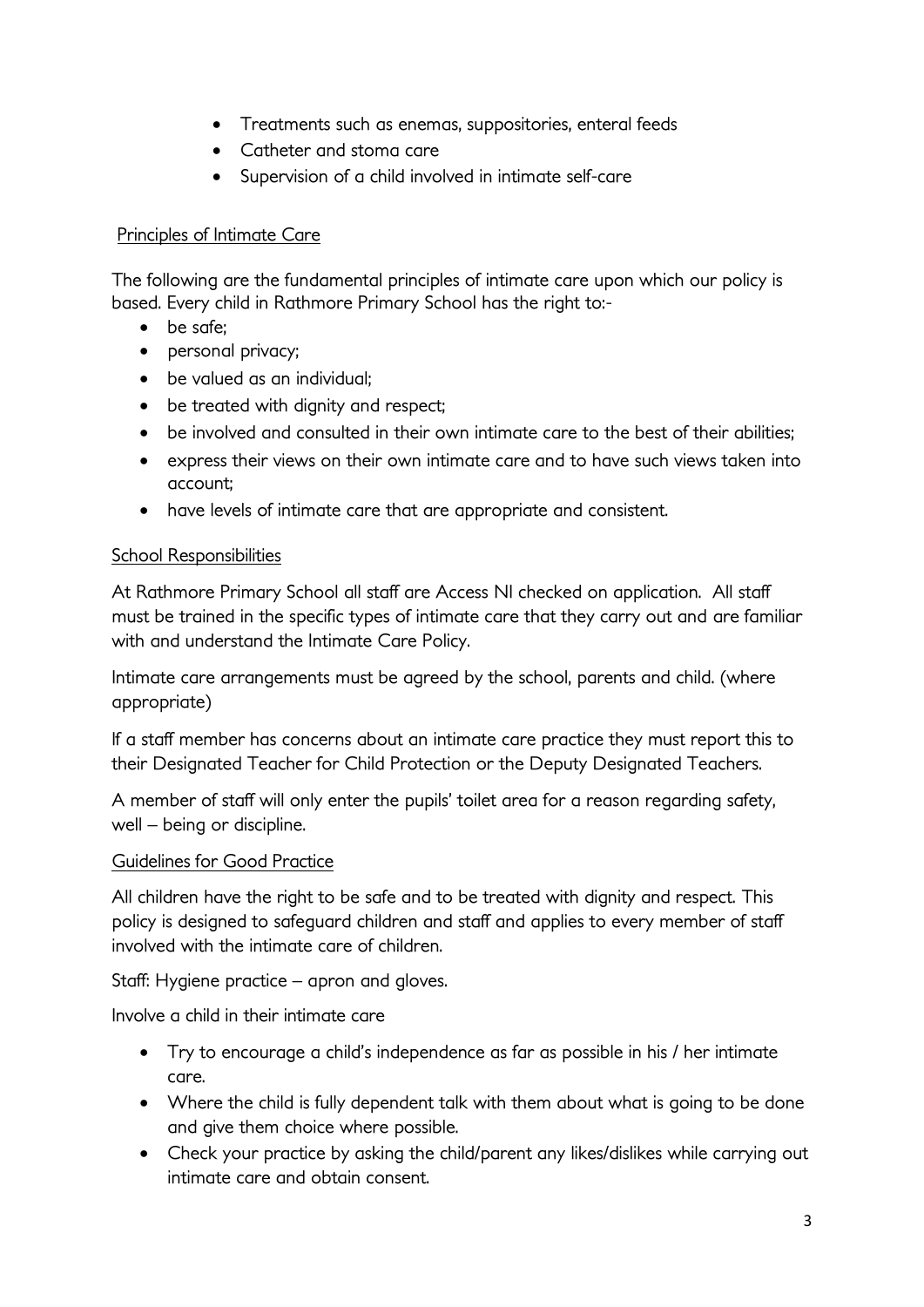Treat every child with dignity and respect and ensure privacy appropriate to the child's age and situation.

- One to one intimate care is supported.
- Two people can be used for the greater comfort / safety of the child or where the child prefers two people.

Make sure the practice in intimate care is consistent.

 Effective communication between parents / carers / agencies ensures practice is consistent.

Be aware of own limitations.

- Only carry out care activities you understand and feel competent and confident to carry out.
- Some procedures must be carried out by staff who have been formally trained and assessed eg enteral feeding, rectal diazepam.

# Communication with Children

- All staff caring for a child has the responsibility to ensure that they are aware of the child's method and level of communication eg words, signs, symbols etc
- To ensure effective communication: Make eye contact at the child's level. Use simple language and repeat if necessary. Wait for response. Continue to explain to the child what is happening even if there is no response. Treat the child as an individual with dignity and respect.

## Regular and Occasional Intimate Care

## Regular Intimate Care

Intimate care arrangements required on a regular basis are agreed between the school and parents when appropriate and possible, by the child. A meeting is arranged between parents and members of staff to discuss the detail of intimate care required. This will be reviewed bi-annually at parent and teacher consultations.

This discussion will inform future arrangements. Any amendments to the arrangements will be recorded and made available for all parties involved eg if a member of staff is sick and another member of staff will complete intimate care duties.